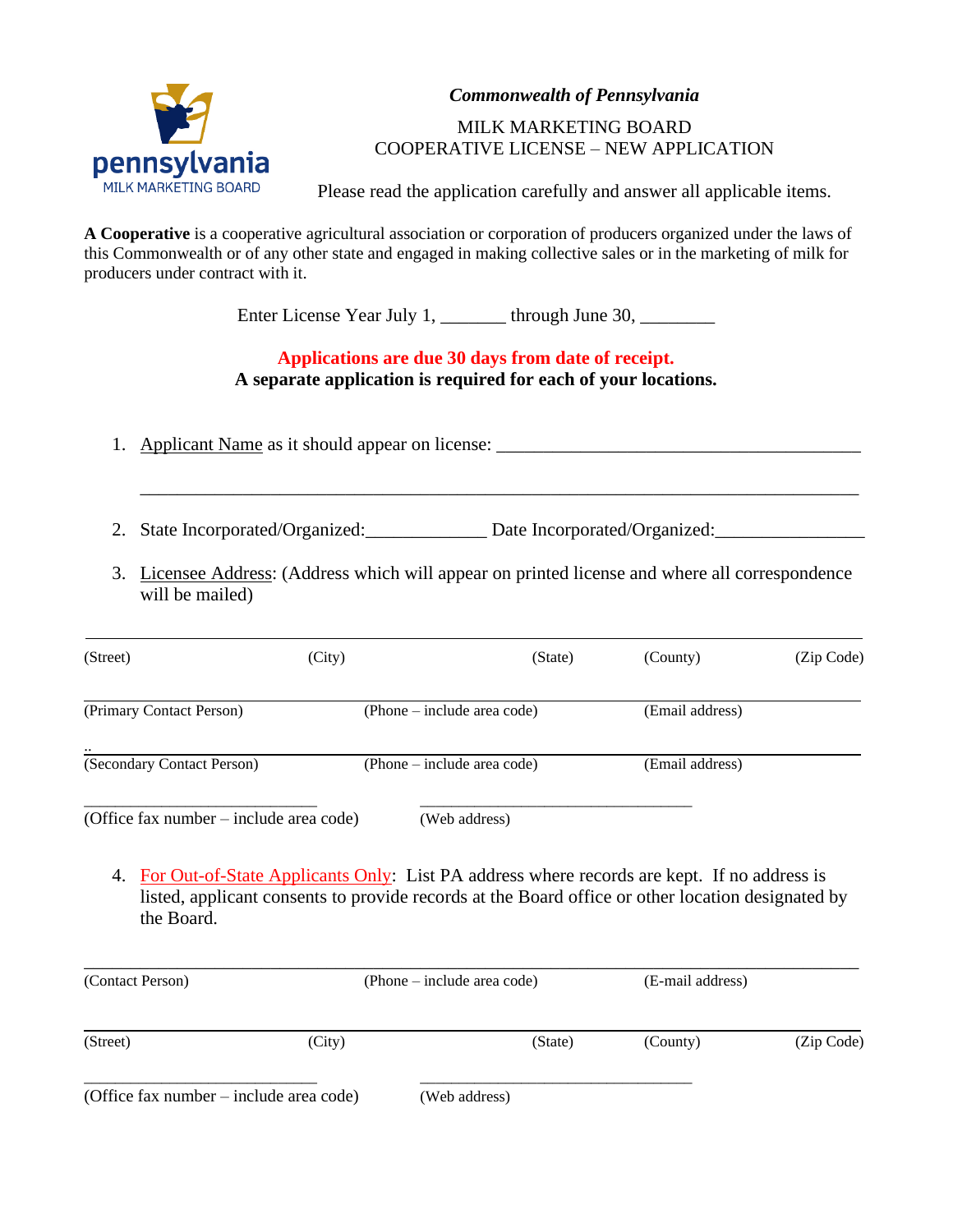5. For Out-of-State Applicants Only: Designate an agent within Pennsylvania upon whom service of process may be made by the Board. If no agent is listed, applicant consents to service by mail at the Licensee Address above or as otherwise permitted by Pennsylvania law.

|          | (Contact Person)                            |        | (Phone – include area code)                                                                                                                                                                                                                                                                                                                                                     |         | (E-mail)                 |            |
|----------|---------------------------------------------|--------|---------------------------------------------------------------------------------------------------------------------------------------------------------------------------------------------------------------------------------------------------------------------------------------------------------------------------------------------------------------------------------|---------|--------------------------|------------|
| (Street) |                                             | (City) |                                                                                                                                                                                                                                                                                                                                                                                 | (State) | (County)                 | (Zip Code) |
|          | (Office fax number – include area code)     |        | (Web address)                                                                                                                                                                                                                                                                                                                                                                   |         |                          |            |
|          |                                             |        | 6. For All Applicants: Place conducting business in Pennsylvania (if different than #3 or #4):                                                                                                                                                                                                                                                                                  |         |                          |            |
|          | (Contact Person)                            |        | (Phone - include area code)                                                                                                                                                                                                                                                                                                                                                     |         | (E-mail)                 |            |
| (Street) |                                             | (City) |                                                                                                                                                                                                                                                                                                                                                                                 | (State) | (County)                 | (Zip Code) |
|          | (Office fax number – include area code)     |        | (Web address)                                                                                                                                                                                                                                                                                                                                                                   |         |                          |            |
| 8.       |                                             |        | 7. Has applicant or any partner, officer or management employee been convicted of a felony, or<br>forfeited bond or collateral in connection with a criminal charge within the last five years?<br>Is applicant a subsidiary of, affiliated with, or controlling owner in any other individual,<br>corporation or company (includes entities not involved in any way with milk? |         |                          |            |
| 9.       | packaged milk or cream products. $\Box$ Yes |        | Will any store or other business that you own, control or have a financial or other interest in, buy<br>$\Box$ No                                                                                                                                                                                                                                                               |         | Does not apply           |            |
|          |                                             |        | 10. Will any store or other business than owns, controls or has a financial or other interest in<br>you/your business, buy packaged milk or cream products? $\Box$ Yes $\Box$ No $\Box$ Does not apply                                                                                                                                                                          |         |                          |            |
|          | store or other business:                    |        | If you answered, "Yes," to #8 or #9, attach a separate sheet to provide the information below for each                                                                                                                                                                                                                                                                          |         |                          |            |
|          | Name and Address                            |        | 2. Type of Business                                                                                                                                                                                                                                                                                                                                                             |         | 3. Business Relationship |            |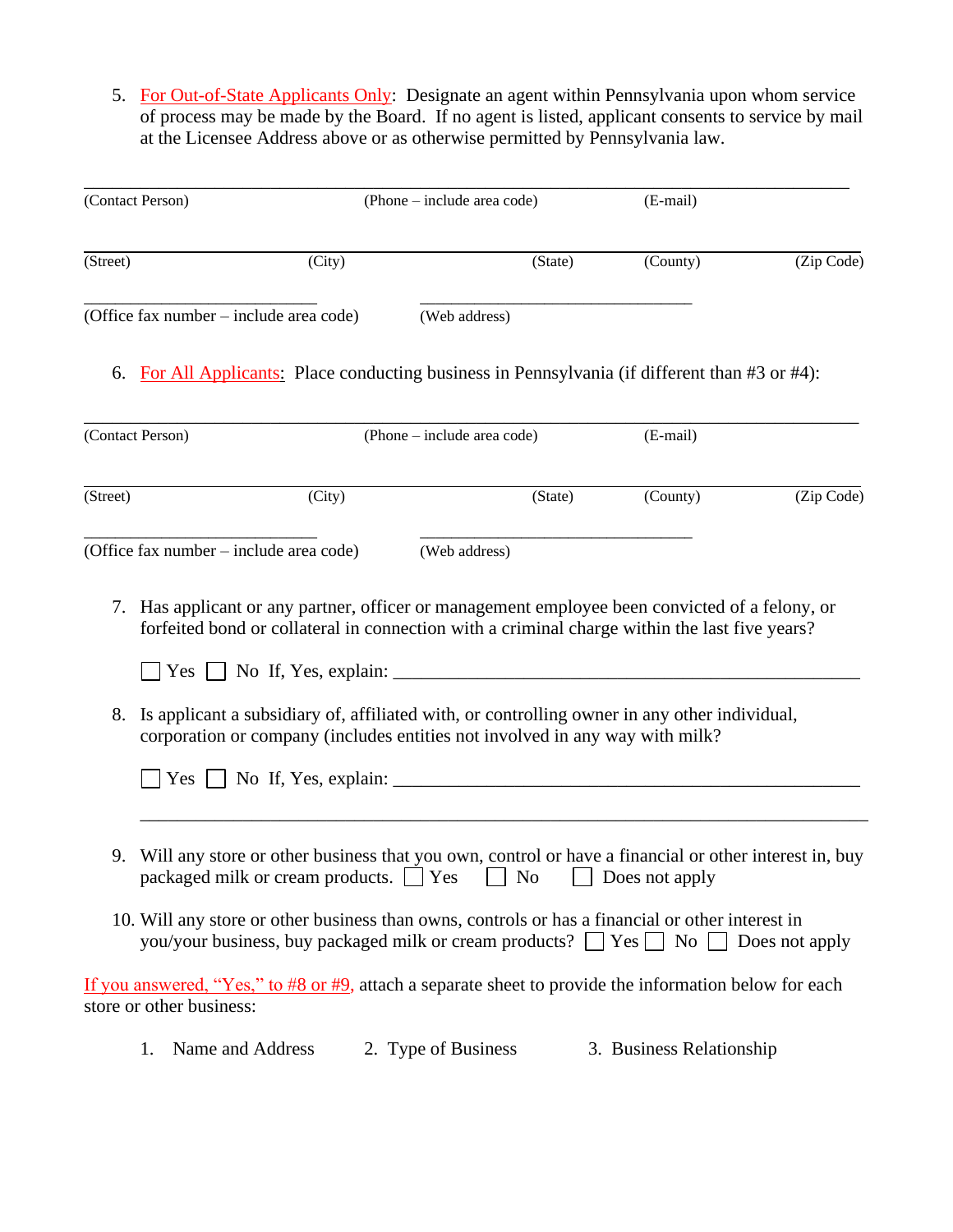| 11. Do you have a dequate technical personnel and a dequate technical and physical facilities to    |
|-----------------------------------------------------------------------------------------------------|
| properly conduct the business of receiving and handling milk? $\Box$ Yes $\Box$ No If "No, explain. |

\_\_\_\_\_\_\_\_\_\_\_\_\_\_\_\_\_\_\_\_\_\_\_\_\_\_\_\_\_\_\_\_\_\_\_\_\_\_\_\_\_\_\_\_\_\_\_\_\_\_\_\_\_\_\_\_\_\_\_\_\_\_\_\_\_\_\_\_\_\_\_\_\_\_\_\_\_\_\_\_\_

| <b>Details of Business Operations</b>                                                                                                                                                                                                                                                                                        |  |  |  |  |
|------------------------------------------------------------------------------------------------------------------------------------------------------------------------------------------------------------------------------------------------------------------------------------------------------------------------------|--|--|--|--|
| 12. Check all that apply. Your purchases.                                                                                                                                                                                                                                                                                    |  |  |  |  |
| Purchase milk directly from individual producers (farmers). Attach list of name and address of each<br>producer/farmer.<br>Purchase milk from cooperative(s). Attach list of name and address of each cooperative you buy<br>from OR sell to and specify which (buy or sell)<br>Purchase bulk milk/cream from other dealers. |  |  |  |  |
|                                                                                                                                                                                                                                                                                                                              |  |  |  |  |
| 13. Check all that apply. Your processing, manufacturing and sales.                                                                                                                                                                                                                                                          |  |  |  |  |
| Process and package milk/cream products: Whole Milk $\Box$ 2% or 1% $\Box$ Skim $\Box$ Flavored<br>Fluid creams                                                                                                                                                                                                              |  |  |  |  |
| Use milk/cream to manufacture products: $\Box$ Ice cream $\Box$ Butter $\Box$ Cheese $\Box$ Milk Powder<br>Other                                                                                                                                                                                                             |  |  |  |  |
| <b>Sell packaged milk/cream products:</b> ■ Whole milk ■ 2% or 1% ■ Skim ■ Flavored ■ Other                                                                                                                                                                                                                                  |  |  |  |  |
| $\rightarrow$ Check business(es) sold to: $\Box$ Restaurants $\Box$ Schools $\Box$ Stores $\Box$ Subdealers $\Box$ Other                                                                                                                                                                                                     |  |  |  |  |
|                                                                                                                                                                                                                                                                                                                              |  |  |  |  |
|                                                                                                                                                                                                                                                                                                                              |  |  |  |  |
| Manufacture<br>Market<br>Do you (Check all that apply):<br>Process                                                                                                                                                                                                                                                           |  |  |  |  |
| # of PA non-member producers                                                                                                                                                                                                                                                                                                 |  |  |  |  |

Attach separate sheet, even if previously provided, that shows sources of milk that your cooperative purchases, handles, and/or receives within PA. List name, address and telephone number for each source of milk and briefly describe the agreement for purchasing, receiving or handling the milk. (Note: *Purchases from independent producers or other cooperatives must be secured by a bond*.)

14. You must submit a waiver with this application for any cooperative you are buying from that you have not submitted a waiver for previously. The waiver form is available on our website at www.mmb.pa.gov/licensing/pages/default.aspx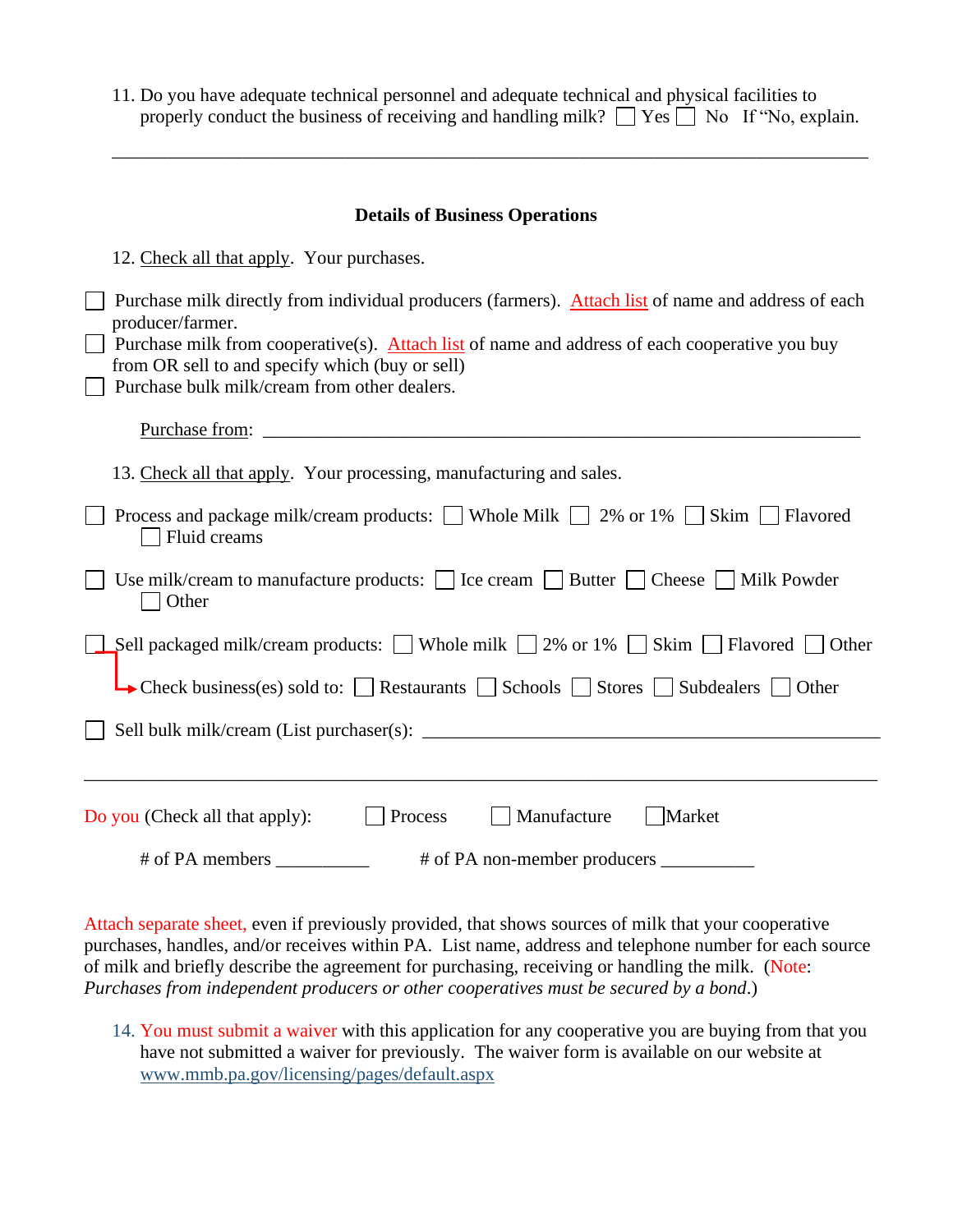| Have you submitted a bond waiver to PMMB from all the cooperatives you are buying from?                                                                                                                                                                                                                                         |
|---------------------------------------------------------------------------------------------------------------------------------------------------------------------------------------------------------------------------------------------------------------------------------------------------------------------------------|
| $\blacksquare$ Yes $\blacksquare$ No<br>$\Box$ Does not apply                                                                                                                                                                                                                                                                   |
| If "No" or "Does not apply," explain who you do not have waiver(s) from or why this does not apply to                                                                                                                                                                                                                           |
| <b>Persons Responsible and Contact Information</b>                                                                                                                                                                                                                                                                              |
| 15. Please list the names of person(s) responsible for the items below. Write N/A if not applicable.<br>Provide address, email, phone and fax number if not provided on pages 1 and 2. The Annual<br>License Renewal and Financial Statement forms will be sent to the person identified as contact<br>for Renewal Application. |
| Preferred Contact by:<br>    Mail<br>$\vert$ Email<br>$\vert$ Phone<br>Fax                                                                                                                                                                                                                                                      |
|                                                                                                                                                                                                                                                                                                                                 |
|                                                                                                                                                                                                                                                                                                                                 |
|                                                                                                                                                                                                                                                                                                                                 |
| 16. The Milk Marketing Law requires mailing Official General Orders to licensees. Please list the<br>names of person(s) responsible for receiving the items below. Provide address, email, phone and<br>fax number if not provided on pages 1 and 2 or in Item 15.                                                              |
| Preferred Contact by:<br>  Mail<br>Email                                                                                                                                                                                                                                                                                        |
|                                                                                                                                                                                                                                                                                                                                 |
|                                                                                                                                                                                                                                                                                                                                 |
|                                                                                                                                                                                                                                                                                                                                 |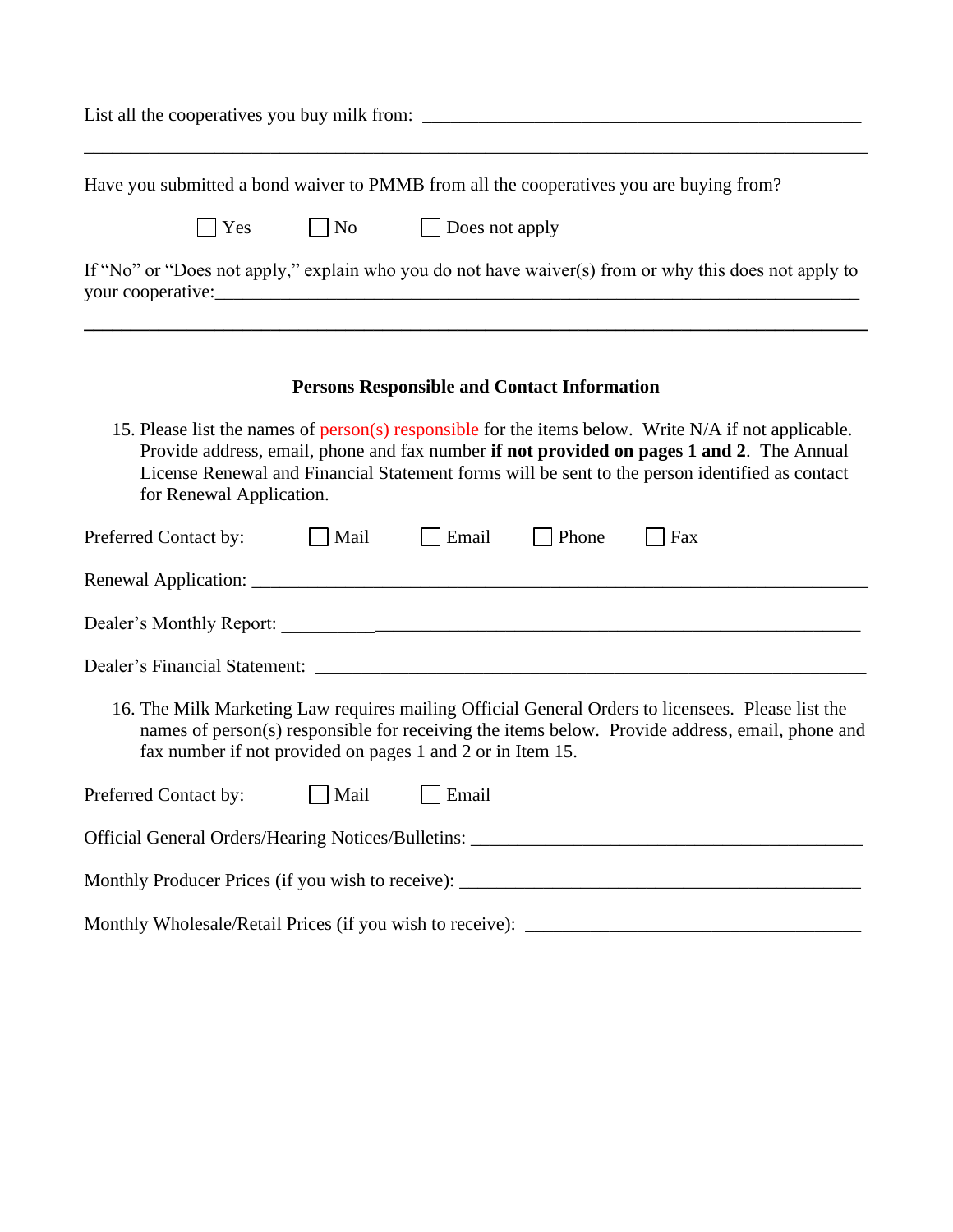#### **Financial Schedule License Fees, Financial Statement and Bond Computation**

License Fees: New applicants are required to attach the annual fixed fee as described in (A) below. Review the hundredweight fee described in (B), which will be due on a monthly basis once licensed.

A. Annual Fixed Fee:

- For license applications submitted before January 1 \$100.00
- For license applications submitted on or after January 1 \$50.00
- B. Hundredweight Fee: In addition to annual fixed license fee, a milk dealer who did not hold a license for the complete calendar year shall pay, monthly, the following hundredweight fees:
	- For packaged milk/cream products received, produced or brought into this commonwealth during the previous month – Fee is \$0.060 per hundredweight.
	- For milk on which the Board has not fixed a price, received, produced or brought into this commonwealth during the previous month – Fee is \$0.0064 per hundredweight.

These monthly payments shall continue through June of the year following a full calendar year of monthly payments. **The monthly reports and fees for the full calendar year will be used as the basis for the calculation of fees and bonding requirements for the succeeding license year.**

# Financial Statement:

An annual report or a comprehensive financial statement is attached.

Computation of Bond: As a new applicant, you must complete this section. Enter dollar values in the following table by estimating the anticipated purchases for each month, starting with the month you anticipate starting business, or the current month if you are already in business.

- A. Record the anticipated dollar value of purchases from Pennsylvania producers (farmers) or cooperatives; and/or
- B. Record the anticipated dollar value of purchases from producers (farmers) or cooperatives located outside Pennsylvania.

|          | (A) | (B) | <b>Total</b><br>$(A+B)$ |           | $({\bf A})$ | (B) | <b>Total</b><br>$(A+B)$ |
|----------|-----|-----|-------------------------|-----------|-------------|-----|-------------------------|
| January  |     |     |                         | July      |             |     |                         |
| February |     |     |                         | August    |             |     |                         |
| March    |     |     |                         | September |             |     |                         |
| April    |     |     |                         | October   |             |     |                         |
| May      |     |     |                         | November  |             |     |                         |
| June     |     |     |                         | December  |             |     |                         |

Deductions: Value of milk purchased or received from producers and cooperatives outside of Pennsylvania for which a bond has been filed with the state where the milk is purchased. (**must attach copies of bonds filed in other states**.)

- A. Bond Calculation:
	- From the table above, identify the two consecutive months that have the highest aggregate months. (Add Jan + Feb, Feb + Mar, Mar + Apr, etc.).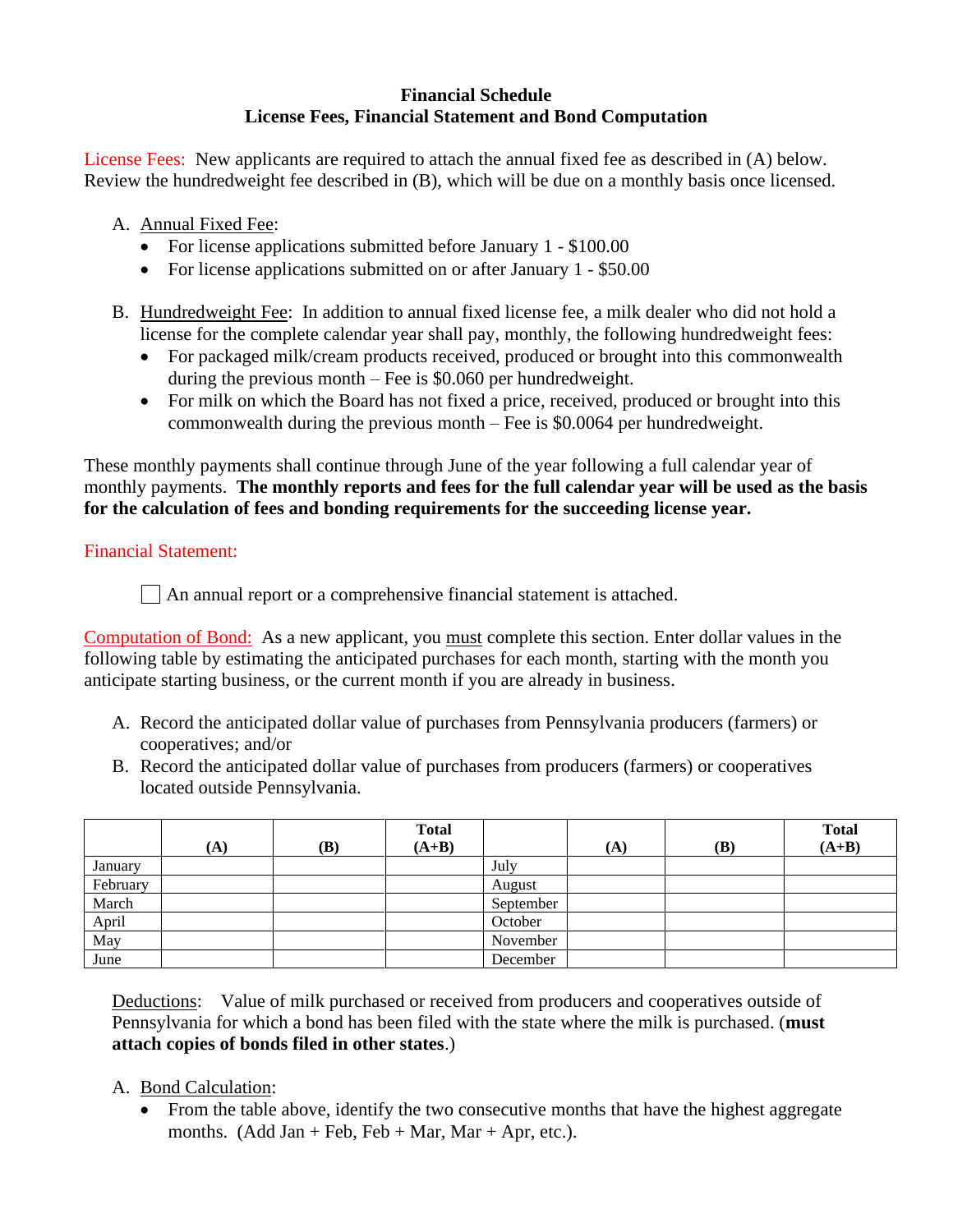| $\bullet$                                                              |
|------------------------------------------------------------------------|
| 1. Total dollar amount for two highest consecutive months (from above) |
| 2. Number of days in two highest consecutive months:                   |
| 3. Divide amount in Line 1 by days in Line 2 (= amount per day)        |
| 4. Multiply dollar amount from Line 3 x 40                             |
| 5. Amount of deductions:                                               |
| 6. Net amount (Line $4$ – Line 5)                                      |
| 7. A bond equal to the amount on Line 6 must be provided.              |
| Attached: Corporate surety bond in the amount of                       |
| <b>OR</b>                                                              |
| Attached: Collateral bond in the amount of                             |

**CERTIFY** that all of the statements made by me are true, complete, and correct to the best of my knowledge and belief and are made in good faith. I am aware that all statements made by me on this document are subject to investigation prior to issuance of any license. I also understand that I may be refused a license and that my license may be suspended or revoked if I make any statement upon which the license was issued, which is found to have been false or misleading in any material particular.

**A duly authorized individual must execute this application.** If the applicant is a corporation, the signature of an officer of the corporation is required. If the applicant is a partnership, all partners must sign. If the applicant is a sole proprietorship, the sole proprietor must sign. If an individual, the individual must sign.

| (Typed or Printed Name) | (Title) | (Date) |  |
|-------------------------|---------|--------|--|
| (Signature)             |         |        |  |
| (Typed or Printed Name) | (Title) | (Date) |  |
| (Signature)             |         |        |  |